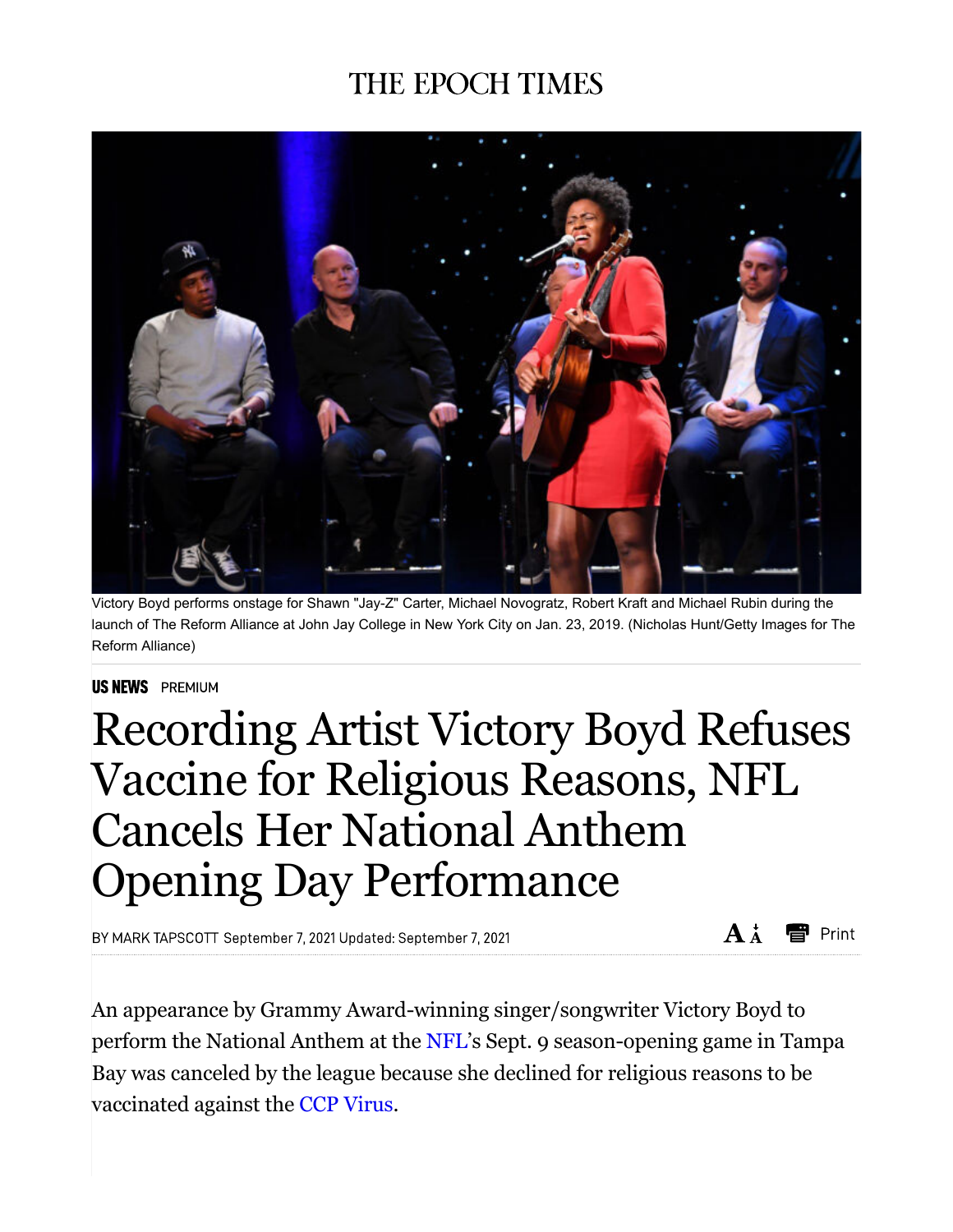"As I understand that Victory will not be fully vaccinated by the time of the Kickoff game, she would not have been able to comply with the terms of the Game Day Field Access Policy," NFL Senior Director for Media and Entertainment Events Seth Dudowsky told Boyd's father and manager, John Boyd, in an Aug. 31 email made available to The Epoch Times.

"And as a result, we unfortunately will not be able to invite Victoria to perform the national anthem at this year's Kickoff game," Dudowsky said.

The defending Super Bowl-champion Tampa Bay Buccaneers' home field is Raymond James Stadium, an open-air venue. The 2021 season-opening game is to be played against the Dallas Cowboys.

"The NFL's Game Day Field Access Policy requires that all individuals accessing the playing field and surrounding sideline areas within the stadium bowl (including individuals involved in game presentation elements such as the singer of the national anthem) be fully vaccinated.

"Under the Policy, 'fully vaccinated' means 14 days have passed since the individual received the final dose required in the vaccine sequence, in accordance with guidance from the Centers for Disease Control and Prevention. This requirement is mandatory and fully complies with the laws applicable to the type of business relationship contemplated here, and we are not in a position to make an exception," Budowsky told Boyd in the email.

Dudowsky thus ended weeks of negotiations that initially excited both Boyds because, in addition to a \$20,000 performance fee, the occasion provided invaluable national television exposure on one of the NFL's most-watched games other than the Super Bowl.

The NFL also agreed to cover the travel costs of Boyd and her entourage, "as well as all costs, expenses and fees related to the services of all of Artist's support personnel in connection with the Performance and all related obligations," according to a copy of the contract reviewed by The Epoch Times. The contract was the result of the negotiations but had not yet been officially signed by the parties to it.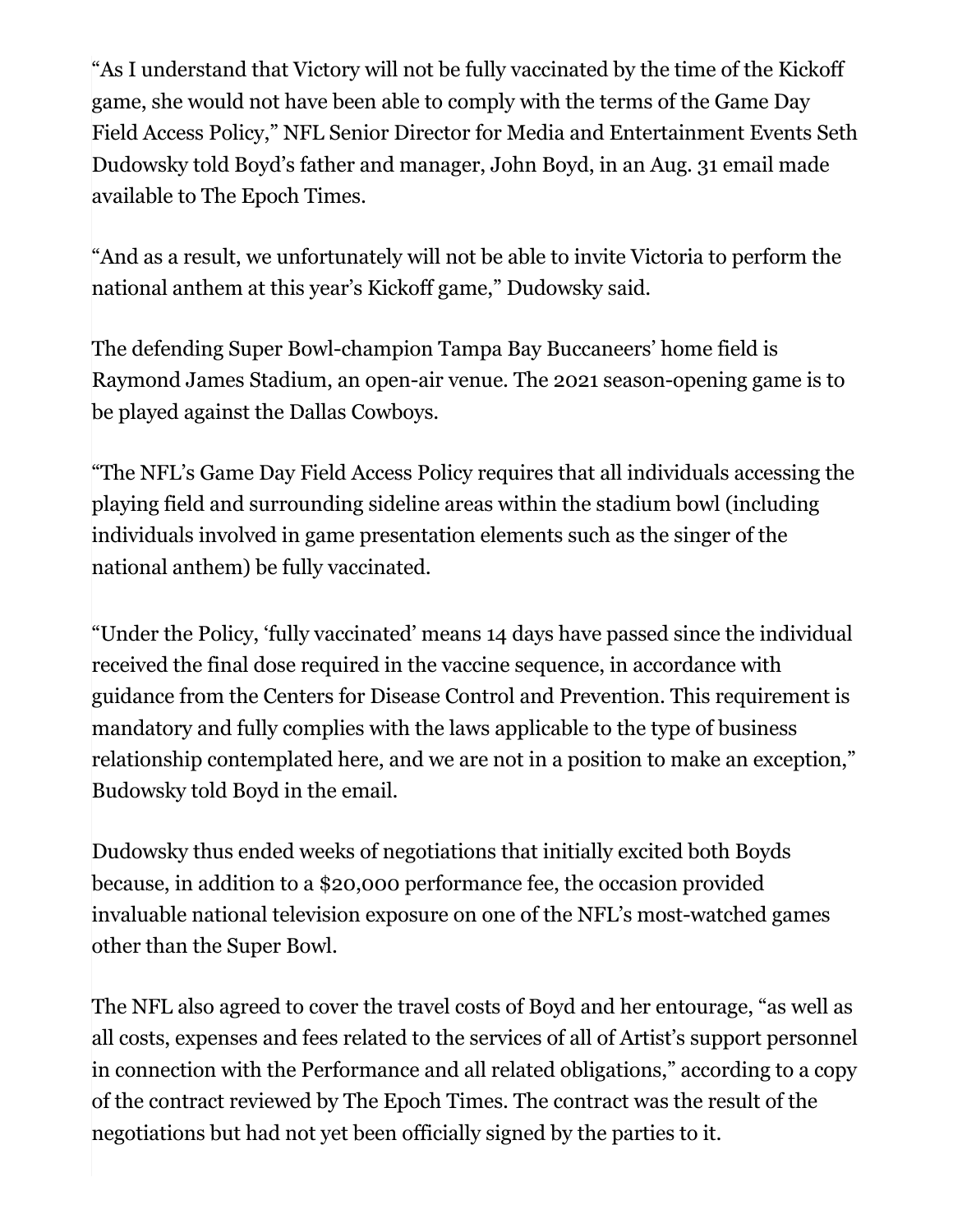The 27-year-old singer/songwriter blends soul and folk music and has twice before sung the National Anthem at NFL games. She was a member of the team that produced Kanye West's Grammy Award-winning "Jesus Is King," 2020's top contemporary Christian album.

Boyd was the primary lyricist for the album's "Closed on Sunday" and "God Is" songs and she made additional contributions to "Water." Her music is available on the Roc Nation label of Jay-Z.

Her grounds for declining to be vaccinated are rooted in her Christian faith, she told The Epoch Times:

"The Bible admonishes Christians to appreciate their bodies as being sacred and a temple of the Holy Spirit and to not participate in things that can defile the body or render the body dysfunctional.

"I am in prayer to make sure that the Lord guides me into the right decision concerning receiving an unproven injection with artificial properties that can potentially have a longterm effect on my reproductive health.

"If I want to take the vaccine, the decision will be between myself, my doctor and my God. At this point, the Spirit of God is leading me to take a stand for freedom of choice."

She also told The Epoch Times that she worries the NFL decision to cancel her for not being vaccinated may herald more disheartening restrictions throughout the music and entertainment industries.

"Throughout my life I have overcome many obstacles, but now I was faced with a new glass ceiling that I couldn't break through. It feels like we're going backwards to a familiar place that I thought we had overcome as a country," Boyd told The Epoch Times.

"To be disqualified because of a discriminatory policy that had nothing to do with my talent made me feel alarmed because of what it implies for not only myself but millions of others," she said.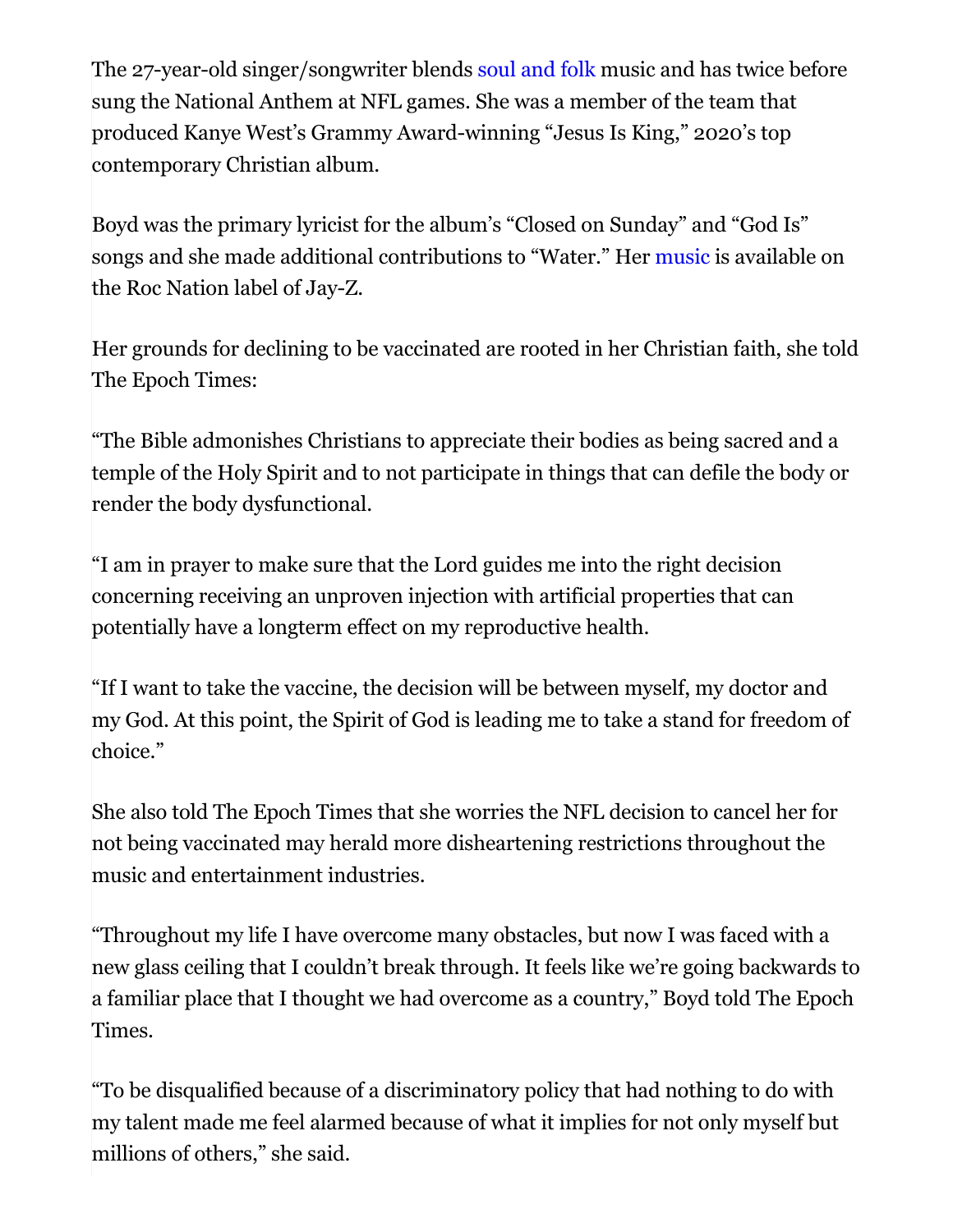Dudowsky declined to respond to The Epoch Times' email request for comment, referring it instead to Brian McCarthy, a league spokesman. McCarthy declined to say if the NFL places a higher value on ratings and entertainment than on First Amendment rights, including freedom of religion.

John Boyd told The Epoch Times he was mystified by the NFL's adamant refusal to make any accommodation of his daughter's religious and medical rights.

"My response to the final position of the NFL was one of utter disbelief because I didn't understand why a single person that was willing to comply with all other NFL COVID protocols and submit verification of a current COVID-19 negative test was not allowed to sing the National Anthem in an open-air stadium. It made no common sense to me that the NFL was not willing to make any accommodation," John Boyd said.

John Boyd added in a separate email that he believed "if accommodations were made for tens of thousands of mask-less, unvaccinated fans screaming over the field and many unvaccinated players running back and forth on the field, surely an accommodation could have been made for a single singer (standing alone distanced from all other people) to sing the National Anthem on the sidelines for only a minute and 45 seconds."

The immovable NFL policy was first announced to franchise owners and officials, coaches and players, in a July 1, 2021, memo that detailed processes to be followed by everybody involved with a game, including NFL staff, members of the news media, game coaches and officials on the field and the sidelines, and entertainers.

Significantly, NFL players are not required to be vaccinated, but those who decline to do so are required to submit to a daily test. A positive result means the player cannot play in a game or participate in practice sessions until he has five consecutive negative daily tests.

In a tense telephone conversation prompted by Dudowsky's Aug. 31 email, the NFL official told John Boyd that while he understood the manager's concerns, "unfortunately, that is the NFL's policy that the NFL has stated both privately and publicly, this is not something we're running from or hiding."